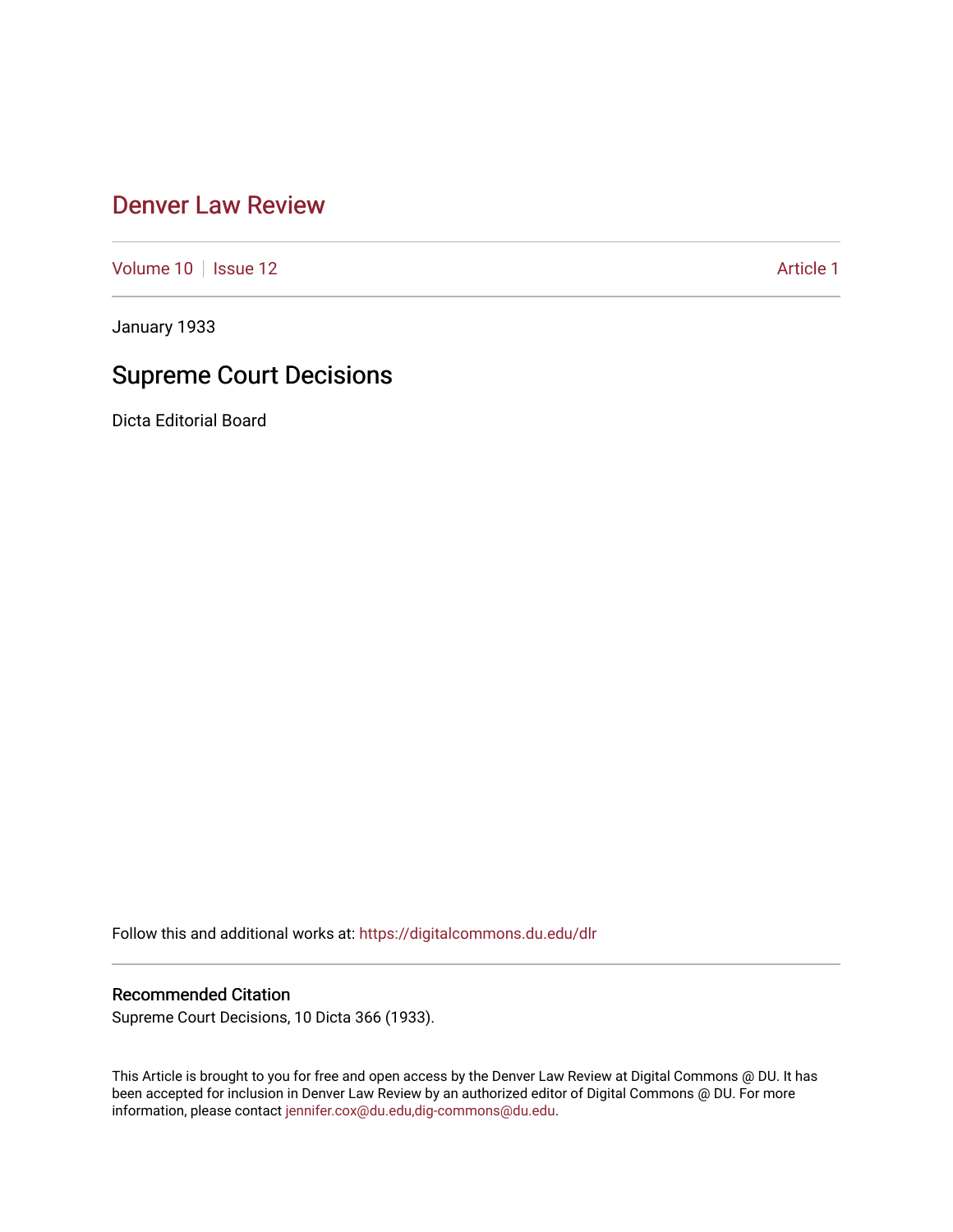# **Supreme Court Decisions**

CONTRACTS--CONSTRUCTION OF-AND PAYMENT-H. **C.** *Lallier Construction and Engineering Company, et a[. vs. The Weicker Transfer and Storage Company-No. 12926-Decided September 11, 1933--Opinion by Mr. Justice Bouch.*

Lallier, defendant below, made a contract with one De Spain under which De Spain agreed to do a portion of certain excavating work at an agreed price per cubic yard, and for which payment was to be made on the basis of monthly estimates of work done made **by** a designated engineer, fifteen per cent of such estimated value to be retained until completion, the other eighty-five per cent to be paid over to De Spain monthly. Shortly before completing her contract De Spain assigned to plaintiff all her right, title and interest in amounts to be retained by Lallier under the contract then owing or to become due in the future, and such assignment was accepted in writing by Lallier. The engineer's estimates of the work done proved excessive, so that the eighty-five per cent of the estimates already paid out **by** Lallier was considerably more than eighty-five per cent of the actual earnings. Plaintiff claims that under the assignment and acceptance **by** Lallier it is entitled to fifteen per cent of the total contract price **of** the work done, such liability not being lessened by previous overpayments to De Spain. The trial court gave judgment for \$984.33.

HELD: Plaintiff is entitled to only the difference between the amount actually earned by De Spain and the amount paid to De Spain **by** Lallier prior to the assignment; \$198.52, and interest thereon, and not to fifteen per cent of the total earned by De Spain. Payments of eighty-five per cent of the estimated work done were payments on account and the fifteen per cent withheld **by** Lallier wa3 not a deposit or definite fund but merely an unpaid balance the size of which necessarily remained undetermined until final estimate and acceptance. The trial court did not indicate the reasoning by which it arrived at the amount of its judgment and the defendants (plaintiffs in error) dic not request enlightenment as to this. Since such a request might have corrected the obvious miscalculation **by** the trial court, plaintiffs in error are to recover only two-thirds of their costs in the Supreme Court and the defendant in error (plaintiff) shall recover all of its costs in the lower court.-*-Judgment reversed with directions*.

DEEDS-DELIVERY-ESCROWS--Barnes, *et al. vs. Spangler-No.* 12861 *-Decided September 11, 1933--Opinion by Mr. Justice Holland.*

On October 20, 1922, one James S. Willard made and executed a regular warranty deed to a certain residence property conveying the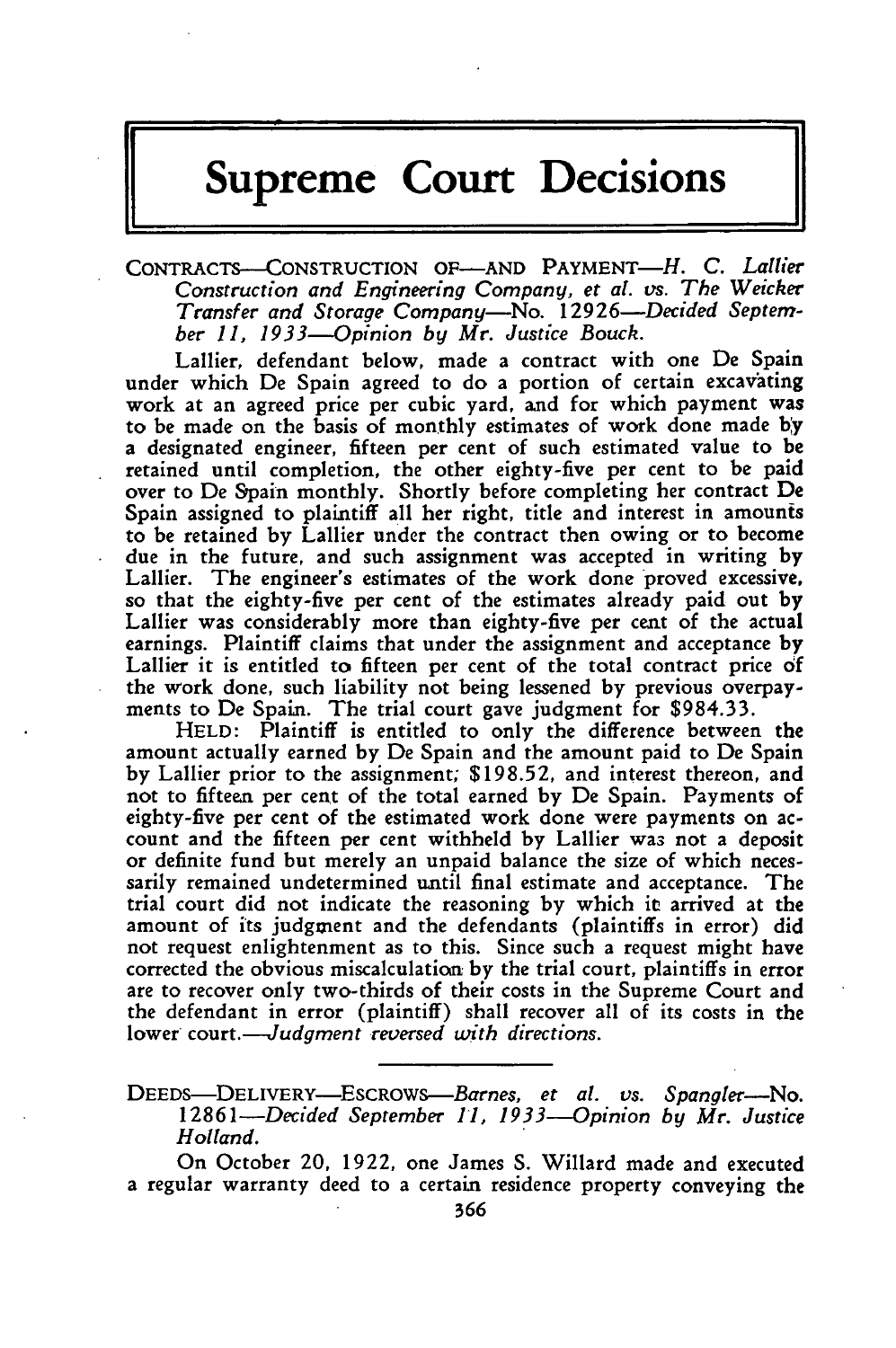same to defendant, and delivered the deed to a bank with th foflowing written instructions:

"Gentlemen:

"I hand you herewith Warranty Deed dated October 20, 1922, given **by** me to Vera May Spangler, conveying residence property situate at 221 **N.** Cascade, Colorado Springs, Colorado, which I shall ask you to accept for safekeeping and deliver to Miss Vera M. Spangler in the event of my death."

All of this was done out of defendant's presence and without her knowledge.

Thereafter Willard died and on the following day the bank delivered the deed to defendant, who promptly filed it for record. Plaintiffs as Willard's heirs at law sued to set aside this deed on the ground of non-delivery.

The trial court heard all the evidence and found that Willard constituted the bank as trustee for defendant, intended to reserve no control or dominion over said deed, and intended to and did convey

HELD: The facts do not justify the finding of the trial court that there was a legal delivery.

The court says:

"A careful reading of the instructions which accompanied the handing of the deed to the depositary, dispels any doubt in the writer's mind as to Willard's intentions. They were made clear **by** the instructions. He intended delivery to be made after his death and said so. Under this writing, the bank was Willard's agent and possession of the bank or depositary was the possession of Willard, and the bank could have delivered the deed to Willard at any time before his death, without liability to defendant and Willard could have destroyed it without liability to defendant. This instrument could not operate as an escrow on account of the lack of sufficient parties and consideration, also the failure to actually contract."—Judgment reversed with direc*tions.*

### TAXATION-REDEMPTION FROM SALE FOR TAXES-LIABILITY OF COUNTY FOR WRONGFULLY INCLUDING PERSONAL TAX-Jefferson County, et al. vs. Stuart-No. 13371-Decided Septem*ber 11, 1933--Opinion by Mr. Chief Justice Adams.*

The Board of County Commissioners of Jefferson County disallowed the claim of Annie C. Stuart for a refund of taxes paid by her on certain real estate. She appealed to the District Court and obtained judgment. The Board assigns error and asks for supersedeas.

One Thompson executed and delivered to Stuart a deed of trust. Subsequently the County Treasurer sold the land to satisfy Thompson's delinquent real and personal property taxes with interest and penalties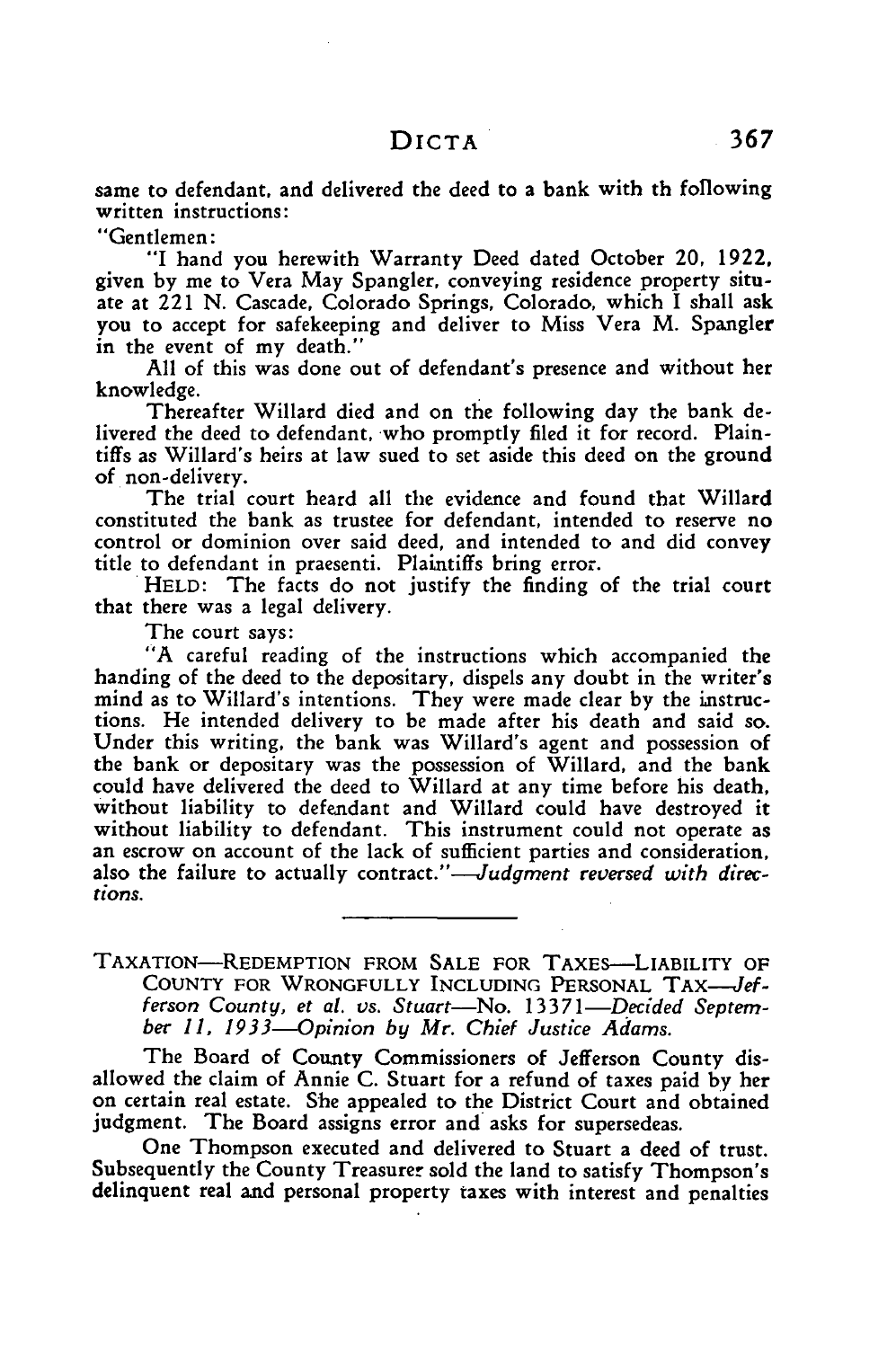for the year **1929** and for the year **1930.** Stuart, in order to protect her trust deed lien, asked the Treasurer for a statement of taxes due on the real estate. **By** mistake, the Treasurer included the personal tax with penalties amounting to \$198.23, which Stuart paid without knowledge that it was a personal property tax and she obtained judgment below for this amount.

1. The County Treasurer, in advertising and selling the land to satisfy its owner's delinquent real and personal property taxes, acted under the provisions of Sec. 7402 C. L. 1921, but in selling the land for the personal tax, the Treasurer could not thereby cut off a valid prior lien on the real estate created **by** the recorded deed of trust.

2. The County contends that claimant should not be permitted to recover because she voluntarily paid the personal property tax without any protest. There was no occasion for her to protest when the Treasurer, **by** mistake, gave her the wrong figures and in reliance thereon she believed that she was paying only the real estate tax. She was entitled to rely on the Treasurer's statement, and did not pay the tax voluntarily when she paid it with the express intention of having it applied on the real estate.-*-Judgment affirmed*.

**PLEADING-DEMURRER-CAUSE** OF ACTION-Slusser *vs. First National Bank of Denver-No. 12878-Decided September 11, 1933--Opinion by Mr. Justice Holland.*

A complaint states a cause of action, good against general demurrer, **by** allegation of the following facts: That a certificate for desig- **nated** sbare-s **of** stock was deposited with defendant bank for delivery of all or part of said shares to plaintiff, or his order, upon payment of the stipulated price to the bank for the credit of the owner of the stock; that the bank's fee for acting in such capacity was paid: that plaintiff thereafter paid to the bank the stated price for part of said shares, together with the transfer charges, and requested delivery of said part; and that the bank, ignoring its duty, then returned plaintiff's money to him and returned all of said shares to the owner thereof without request for such return **by** said *owner.-Judgment reversed with instructions to reinstate complaint.*

CONTRACTS OF EMPLOYMENT-RESIGNATION-STATE COLLEGE-*Trustees of State Normal School vs. Wightman-No.* **12920-** *Decided September I1, 1933--Opinion by Mr. Justice Bouck.*

Wightman was approved as professor of physics at the Western State Teachers College, and in April, 1929, was employed in that capacity. On September 12, 1929, Wightman's resignation was requested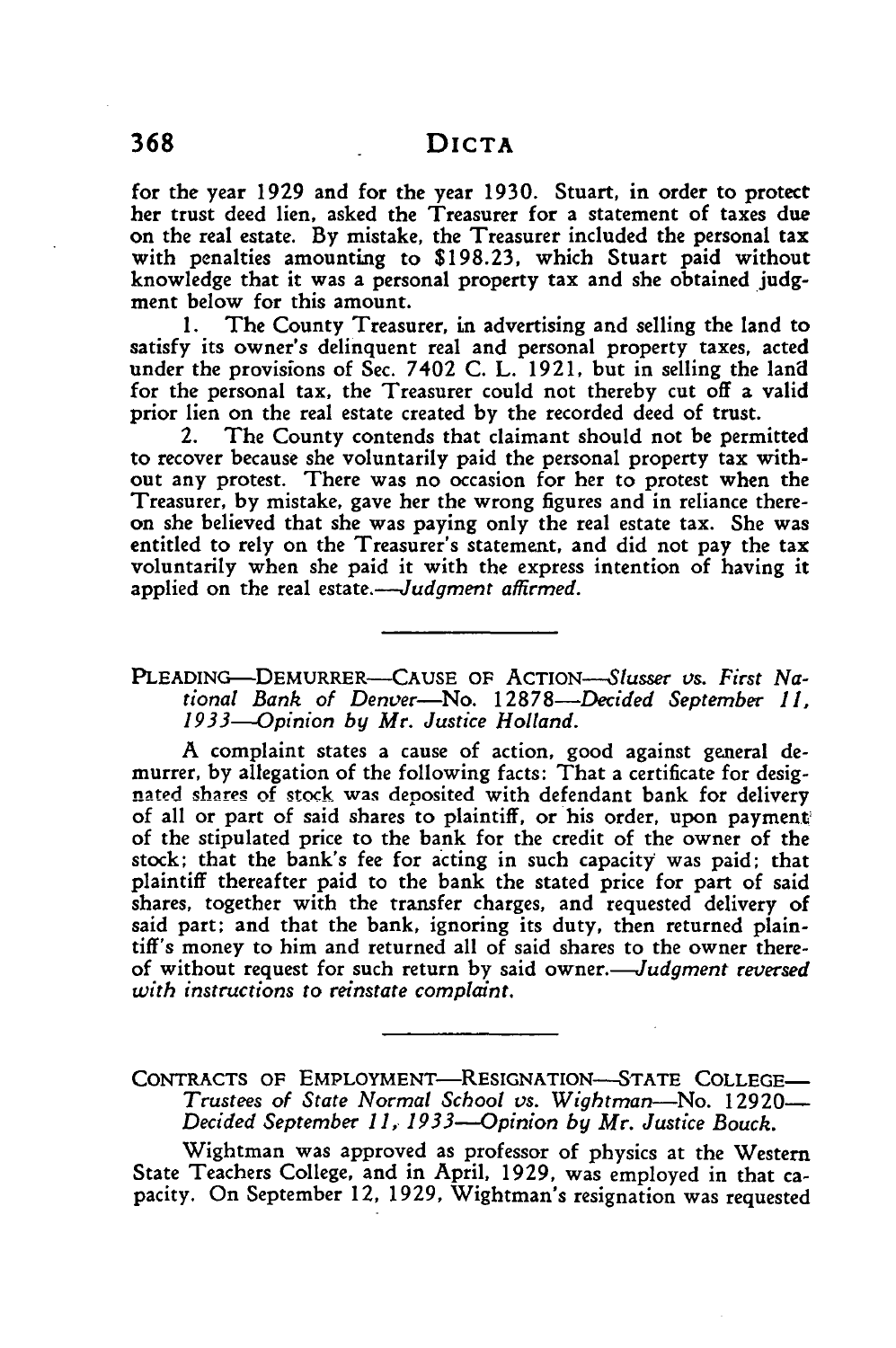**by** the president of the school, and a resignation was tendered on September 20th. On October 4th a telegram rescinding the resignation was sent by Wightman to the president. This suit is for wages claimed **by** Wightman. Wightman had been professor since 1920. Wightman recovered judgment below.

1. Sec. 8164, C. L. '21, make the trustees a body corporate, and they are, therefore, proper parties defendant.

2. In the absence of an express condition a Ph.D. degree is improper grounds for a removal of a professor.

**3.** A contract of employment becomes effective upon acceptance.

4. Resignation only is effective upon acceptance. Trustees alone had the authority to accept resignation, and this was not done.—Judg*ment affirmed.*

CHATTEL MORTGAGES-FORECLOSURE-TROVER-PLEADING-Sec*ond Industrial Bank vs. Surratt, et al.-No. 12789-Decided S'eptember 11, 1933--Opinion by Mr. Justice Holland.*

The Surratts gave the bank their note secured **by** chattel mortgage upon some personalty. They later rented the premises to a tenant and moved to California in December. **A** month later the tenant moved out, and the bank took possession of the chattels, and sold them at auction for **\$165.00.** The following February the Surratts returned, and brought suit, claiming that the chattels were worth more than **\$165.00,** and that they were unlawfully obtained and sold, and converted **by** the bank. Surratts recovered judgment below.

**1.** Where a demurrer is overruled, and an answer upon the merits filed, the right to question the court's ruling upon review is waived.

2. Trover can be maintained **by** one having possession or the right to immediate possession against one wrongfully taking and converting property to their own use.

**3.** Acceptance of a smaller payment than is due to mortgagee waives the right to proceed as on default until expiration of reasonable time.

4. For court to review wrongful admission of evidence it must be set forth in the abstract.—*Judgment affirmed*.

ACCORD AND SATISFACTION-AGENCY-FAILURE OF DEFENDANTS TO TESTIFY ON CONTROVERTED *ISSUE-Dresser, et al. vs. W. H. Mullin Lumber* Co.-No. *12927-Decided September 18, 1933 -- Opinion by Mr. Justice Bouck.*

The lumber company sued in the district court to recover an alleged balance of a claim for goods sold and delivered to Dresser and his wife. Judgment was entered for the plaintiff.

1. There is no accord and satisfaction when the alleged settlement is made by paying less than the amount actually due, where, as here, the smaller sum was received under an express protest at the time.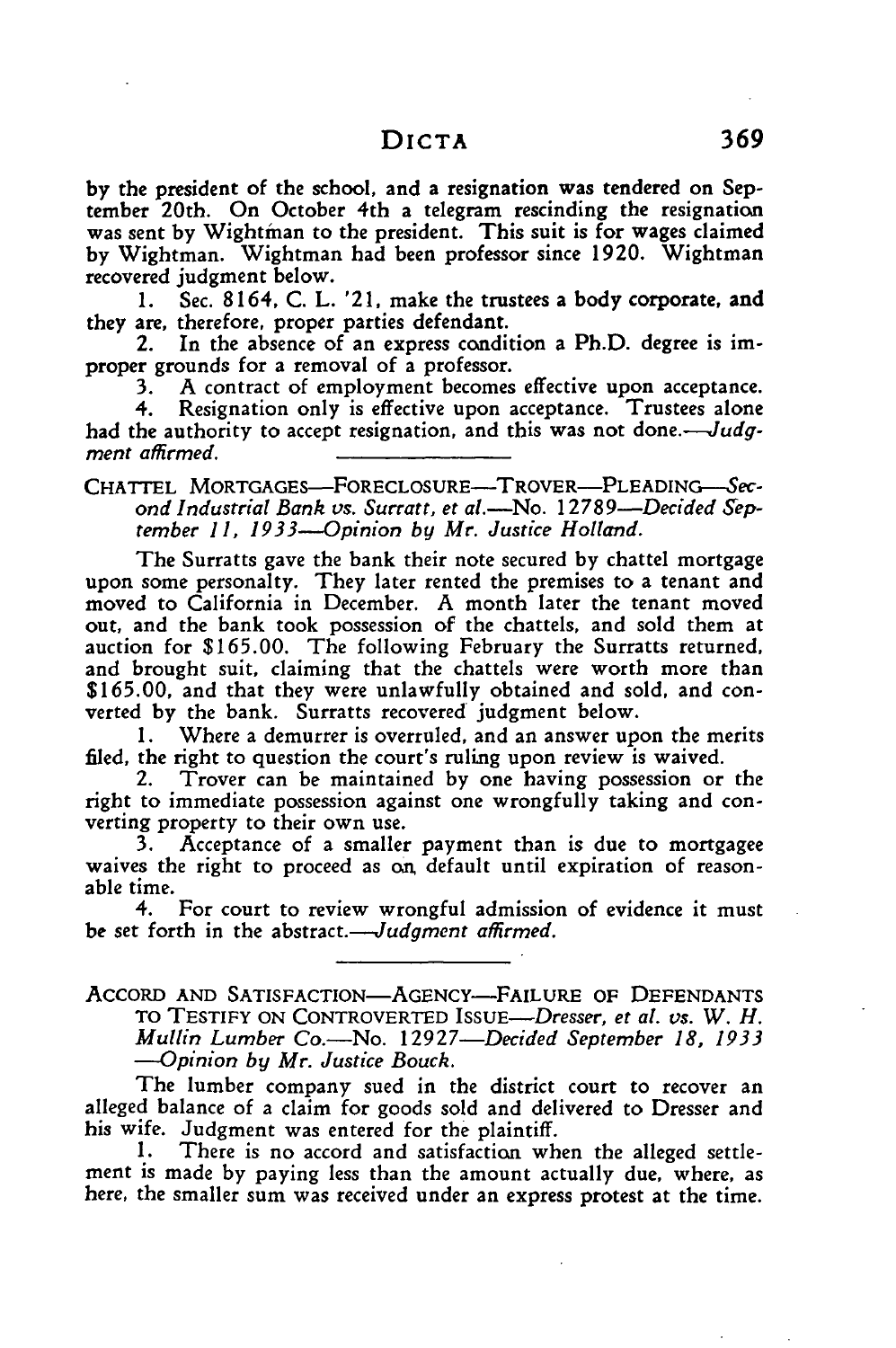2. Where plaintiff seeks to fix liability upon defendants through contract made **by** an alleged agent and agency is denied but neither the defendant nor the agent testify, a slight prima facie case is sufficient to satisfy legal requirements touching the burden of *proof.--Judgment affirmed.*

TORTS-DEATH-DAMAGES--LICENSEE OR *INVITEE-Gotch us. K. & B. Packing & Provision Co.-No. 13032-Decided September 18, 1933--Opinion by Mr. Justice Butler.*

Gotch sued the K. and B. Packing and Provision Co. for damages of the death of his wife. The trial court granted motion for nonsuit. The company operated a slaughter house and several times a week for four years, Mrs. Gotch had taken lunches to her son Mike, who worked there in the slaughter room. On the day of her death, she passed through the doorway from a shipping platform into the shipping room and proceeded toward the slaughter room, but instead of entering the open doorway to the slaughter room, she for some unexplained reason, stepped into an unguarded elevator shaft and fell to the bottom and was killed.

1. Tresspassers and mere licensees take the premises as they find them. The owner is not under the same obligation to trespassers and licensees as he is to those who are upon the premises by his express or implied invitation. To the former he owes no duty to have his premises in a reasonably safe condition. The only duty he owes is not to wilfully or intentionally injure them.

2. A city ordinance, which requires an automatic gate on elevator shafts does not change such rule. Such ordinance does not confer a right of action for a violation, to a tresspasser or mere licensee.

3. As there was no evidence of a violation of any duty owing to a tresspasser or mere licensee, the controlling question is: Was Mrs. Gotch an invitee? Held that she was not an invitee.—*Judgment affirmed.*

SALES-SELLING GOODS BY BRAND-COUNTER-CLAIM-MEASURE OF DAMAGES-Thompson *vs. Swain Flour Brokerage* Co.-No. *12774-Decided September 18, 1933--Opinion by Mr. Justice Burke.*

Thompson, a Denver baker, contracted with the company for flour. After delivery, acceptance and use of a portion, Thompson, claiming the flour was inferior to that purchased, refused to accept the remainder. This the company thereupon sold and sued Thompson for an unpaid balance on that accepted, plus its loss and damage on than resold, a total of over \$800.00. Thompson counterclaimed for damages of about \$1,500.00. The plaintiff company recovered judgment for \$884.08.

1. Where a contract calls for Competition Spring (old flour) and the flour delivered is put up by the seller under that identical brand and was described on the label as "Hard Northern Spring Wheat" and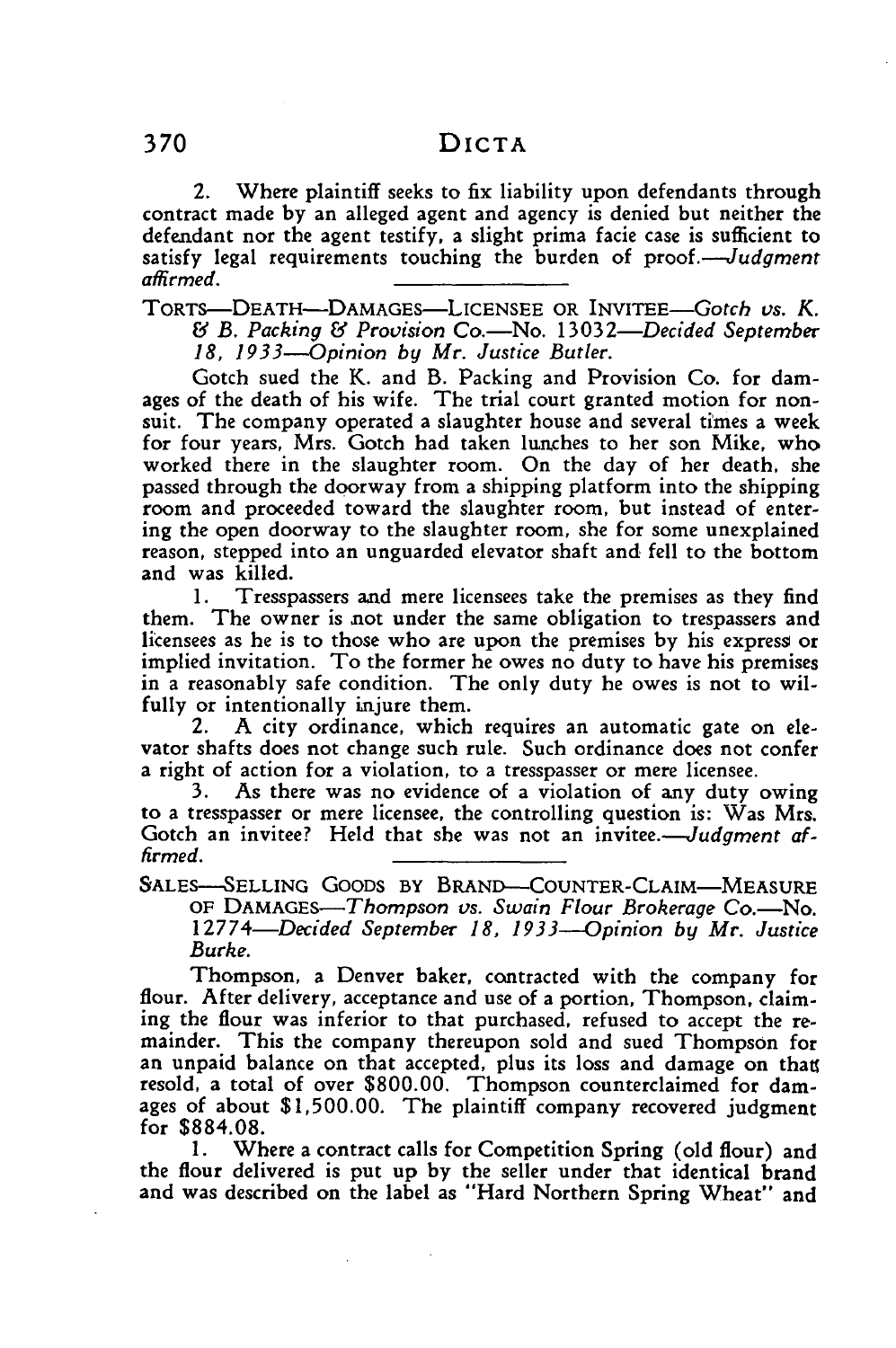all this was known to buyer when he made the contract, and where it is shown that the buyer had previously bought and used the same flour, and since buyer had accepted deliveries each week over a period of more than four months, and it appears that this flour was identical in brand and quality with that under present contract, the buyer could not have been deceived.

Any attempt to show a different kind and quality was contracted for would clearly be an attempt to alter a written contract **by** parol.

**3.** The company's right, on Thompson's breach, to resell and sue for the difference is *clear.-Judgment affirmed.*

Frank **J.** Mannix has returned to active practice with offices at **827** Ernest **&** Cranmer Building. Frank left Denver nearly three years ago and was located for a while in California.

According to Judge Carl V. Weygant, Chief Justice of the Ohio Supreme Court, that body is now considering increased requirements which will limit the number of lawyers admitted to the bar in view of the fact that the profession is becoming overcrowded. (Ohio State Bar Association Report, August 21, **1933,** Vol. **6,** No. **21.)**